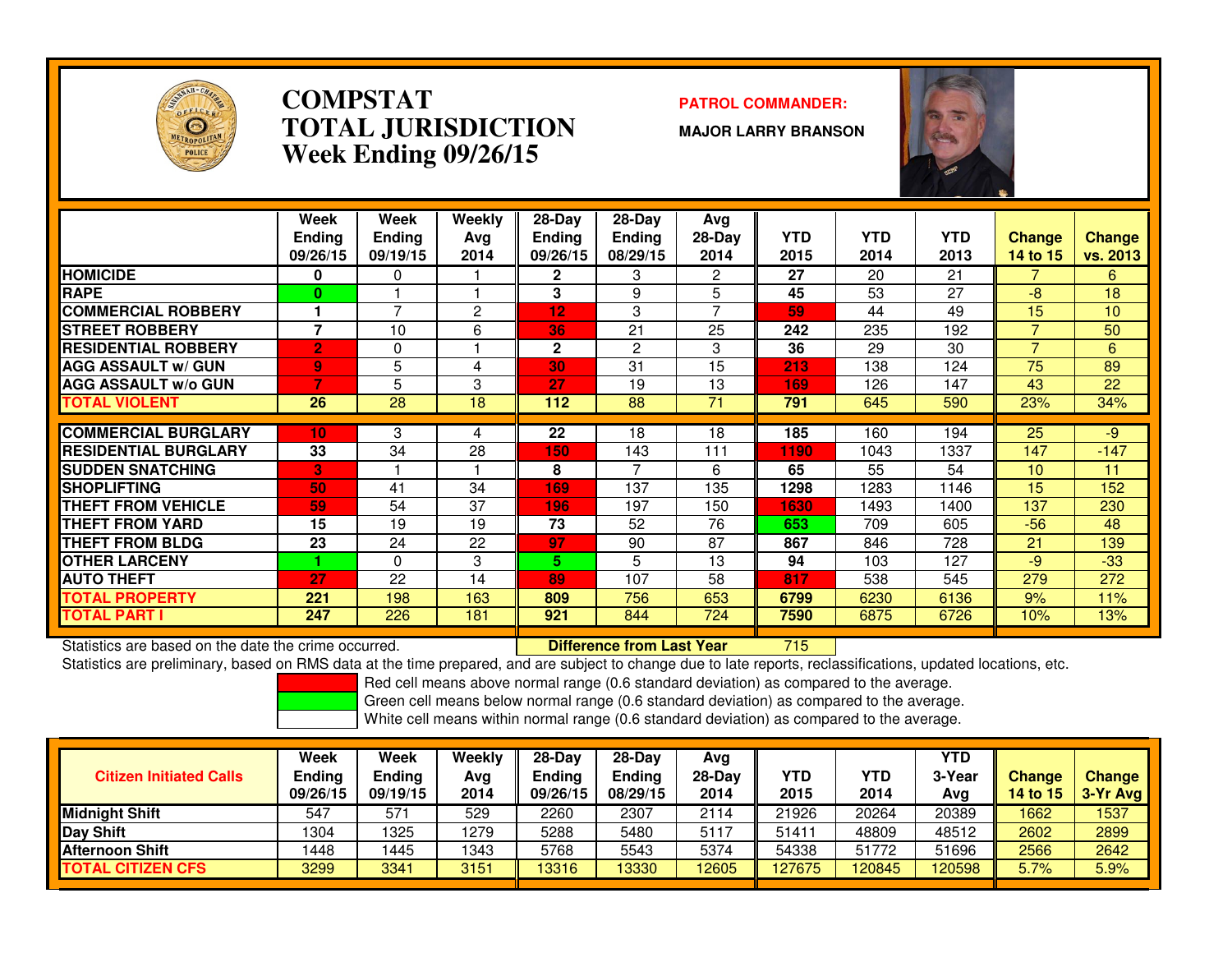

## **COMPSTAT PRECINCT COMMANDER: WEST CHATHAM PRECINCTWeek Ending 09/26/15**

**CAPT. CARL RAMEY**



|                             | Week<br><b>Ending</b><br>09/26/15 | Week<br><b>Ending</b><br>09/19/15 | Weekly<br>Avg<br>2014 | $28-Day$<br><b>Ending</b><br>09/26/15 | 28-Day<br><b>Ending</b><br>08/29/15 | Avg<br>$28-Day$<br>2014 | <b>YTD</b><br>2015 | <b>YTD</b><br>2014 | <b>YTD</b><br>2013 | <b>Change</b><br>14 to 15 | <b>Change</b><br>vs. 2013 |
|-----------------------------|-----------------------------------|-----------------------------------|-----------------------|---------------------------------------|-------------------------------------|-------------------------|--------------------|--------------------|--------------------|---------------------------|---------------------------|
| <b>HOMICIDE</b>             | 0                                 | $\Omega$                          | 0                     | 0                                     | 0                                   | 0                       | $\bf{0}$           |                    | $\overline{2}$     | -1.                       | $-2$                      |
| <b>RAPE</b>                 | 0                                 | 0                                 | 0                     | 0                                     | 2                                   |                         | 13                 | 11                 | 6                  | $\overline{2}$            | $\overline{7}$            |
| <b>COMMERCIAL ROBBERY</b>   | 0                                 |                                   | $\Omega$              | $\mathbf 2$                           | $\Omega$                            |                         | 12                 | 7                  | 4                  | 5                         | 8                         |
| <b>STREET ROBBERY</b>       | $\mathbf{0}$                      | 0                                 |                       |                                       |                                     | 3                       | 19                 | 21                 | 20                 | $-2$                      | $-1$                      |
| <b>RESIDENTIAL ROBBERY</b>  | 0                                 | 0                                 | $\Omega$              | $\bf{0}$                              |                                     |                         | 6                  | 10                 | 5                  | $-4$                      |                           |
| <b>AGG ASSAULT w/ GUN</b>   | $\mathbf 0$                       | 0                                 | $\Omega$              | 0                                     | 3                                   |                         | 19                 | 12                 | 12                 | $\overline{7}$            | $\overline{7}$            |
| <b>AGG ASSAULT w/o GUN</b>  | 0                                 |                                   | 0                     | 3                                     |                                     | $\mathbf{2}$            | 32                 | 13                 | 25                 | 19                        | $\overline{7}$            |
| <b>TOTAL VIOLENT</b>        | 0                                 | $\overline{2}$                    | $\overline{2}$        | 6                                     | 8                                   | 9                       | 101                | 75                 | 74                 | 35%                       | 36%                       |
|                             |                                   |                                   |                       |                                       |                                     |                         |                    |                    |                    |                           |                           |
| <b>COMMERCIAL BURGLARY</b>  | 0                                 | $\Omega$                          |                       | 3                                     | 8                                   | 4                       | 50                 | 40                 | 24                 | 10                        | 26                        |
| <b>RESIDENTIAL BURGLARY</b> | 10                                | 12                                | 5                     | 37                                    | 33                                  | 21                      | 240                | 201                | 225                | 39                        | 15                        |
| <b>SUDDEN SNATCHING</b>     | 0                                 | 0                                 | 0                     | 0                                     | $\Omega$                            |                         | 4                  | 4                  | $\Omega$           | $\Omega$                  | $\overline{4}$            |
| <b>SHOPLIFTING</b>          | 6                                 | 4                                 | 5                     | 18                                    | 18                                  | 19                      | 161                | 190                | 109                | $-29$                     | 52                        |
| <b>THEFT FROM VEHICLE</b>   | 19                                | 14                                | 6                     | 44                                    | 25                                  | 26                      | 273                | 236                | 205                | 37                        | 68                        |
| <b>THEFT FROM YARD</b>      | $\mathbf 2$                       | 3                                 | 3                     | 11                                    | 8                                   | 12                      | 119                | 108                | 80                 | 11                        | 39                        |
| <b>THEFT FROM BLDG</b>      | 5.                                | 5                                 | 3                     | 19                                    | 19                                  | 13                      | 160                | 143                | 103                | $\overline{17}$           | $\overline{57}$           |
| <b>OTHER LARCENY</b>        | $\mathbf{0}$                      | $\Omega$                          |                       | $\bf{0}$                              | $\Omega$                            | 3                       | 19                 | 23                 | 11                 | $-4$                      | 8                         |
| <b>AUTO THEFT</b>           | 12                                | 4                                 | 3                     | 22                                    | 16                                  | 12                      | 159                | 103                | 87                 | 56                        | $\overline{72}$           |
| <b>TOTAL PROPERTY</b>       | 54                                | 42                                | 28                    | 154                                   | 127                                 | 111                     | 1185               | 1048               | 844                | 13%                       | 40%                       |
| <b>TOTAL PART I</b>         | 54                                | 44                                | 30                    | 160                                   | 135                                 | 121                     | 1286               | 1123               | 918                | 15%                       | 40%                       |

Statistics are based on the date the crime occurred. **Difference from Last Year** 

<sup>163</sup>

Statistics are preliminary, based on RMS data at the time prepared, and are subject to change due to late reports, reclassifications, updated locations, etc.

Red cell means above normal range (0.6 standard deviation) as compared to the average.

Green cell means below normal range (0.6 standard deviation) as compared to the average.

| <b>Citizen Initiated Calls</b> | Week<br><b>Ending</b><br>09/26/15 | <b>Week</b><br><b>Ending</b><br>09/19/15 | Weekly<br>Avg<br>2014 | $28-Dav$<br>Ending<br>09/26/15 | $28-Day$<br><b>Ending</b><br>08/29/15 | Avg<br>$28$ -Day<br>2014 | YTD<br>2015 | YTD<br>2014 | YTD<br>3-Year<br>Avg | <b>Change</b><br>14 to 15 | <b>Change</b><br>3-Yr Avg |
|--------------------------------|-----------------------------------|------------------------------------------|-----------------------|--------------------------------|---------------------------------------|--------------------------|-------------|-------------|----------------------|---------------------------|---------------------------|
| <b>Midnight Shift</b>          | ' 11                              | 14                                       | 107                   | 462                            | 449                                   | 429                      | 4337        | 4032        | 4030                 | 305                       | 307                       |
| Day Shift                      | 269                               | 281                                      | 264                   | 1065                           | 154                                   | 1055                     | 10826       | 9981        | 10050                | 845                       | 776                       |
| <b>Afternoon Shift</b>         | 284                               | 281                                      | 279                   | 172                            | 102                                   | 1115                     | 1289        | 10798       | 10702                | 491                       | 587                       |
| <b>TOTAL CITIZEN CFS</b>       | 664                               | 664                                      | 650                   | 2699                           | 2705                                  | 2599                     | 26452       | 24811       | 24783                | $6.6\%$                   | 6.7%                      |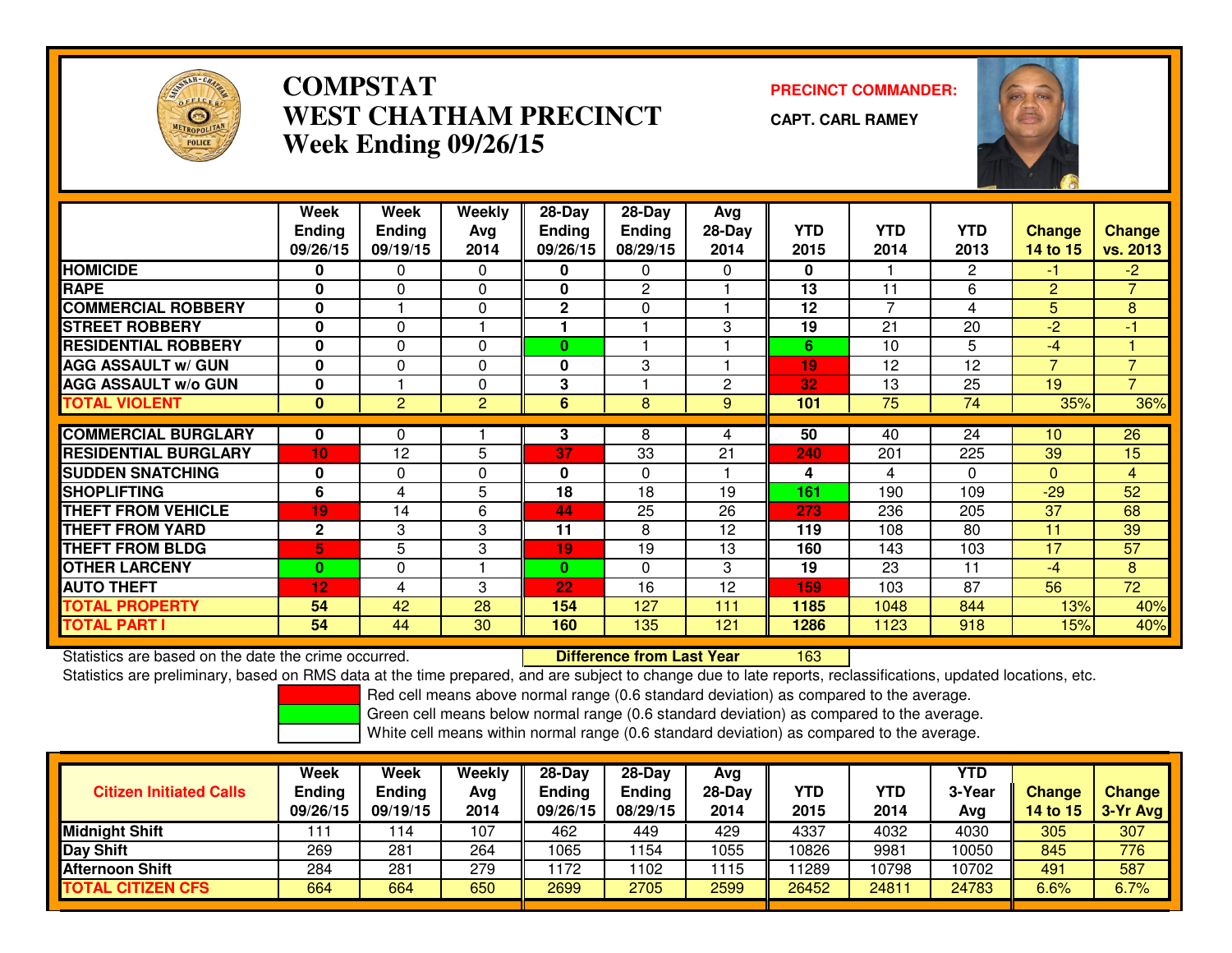

## **COMPSTAT PRECINCT COMMANDER: DOWNTOWN PRECINCTWeek Ending 09/26/15**

**CAPT. Ben Herron**



|                             | Week<br><b>Ending</b><br>09/26/15 | Week<br><b>Ending</b><br>09/19/15 | Weekly<br>Avg<br>2014 | $28-Day$<br><b>Ending</b><br>09/26/15 | $28$ -Day<br><b>Ending</b><br>08/29/15 | Avg<br>28-Day<br>2014 | <b>YTD</b><br>2015 | <b>YTD</b><br>2014 | <b>YTD</b><br>2013 | <b>Change</b><br>14 to 15 | <b>Change</b><br>vs. 2013 |
|-----------------------------|-----------------------------------|-----------------------------------|-----------------------|---------------------------------------|----------------------------------------|-----------------------|--------------------|--------------------|--------------------|---------------------------|---------------------------|
| <b>HOMICIDE</b>             | 0                                 | 0                                 | $\Omega$              | 2                                     |                                        |                       | 6                  | 3                  | 8                  | 3.                        | $-2$                      |
| <b>RAPE</b>                 | 0                                 |                                   | 0                     | $\mathbf{2}$                          |                                        |                       | 10                 | 11                 | 6                  | -1                        | 4                         |
| <b>COMMERCIAL ROBBERY</b>   | 0                                 | $\overline{c}$                    | $\Omega$              | 4                                     |                                        |                       | 9                  | 5                  | 9                  | 4                         | $\mathbf{0}$              |
| <b>STREET ROBBERY</b>       | $\mathbf{2}$                      | 4                                 | $\mathbf{2}$          | 11                                    | 8                                      | $\overline{ }$        | 83                 | 61                 | 73                 | 22                        | 10                        |
| <b>RESIDENTIAL ROBBERY</b>  | 0                                 | 0                                 | $\Omega$              | 0                                     | $\Omega$                               | $\Omega$              | 6                  |                    | 6                  | 5                         | $\Omega$                  |
| <b>AGG ASSAULT w/ GUN</b>   | $\overline{2}$                    | $\Omega$                          |                       | 6                                     | 5                                      | 3                     | 36                 | 26                 | 29                 | 10                        | $\overline{7}$            |
| <b>AGG ASSAULT w/o GUN</b>  | 3                                 | 0                                 |                       | 8                                     | 4                                      | 3                     | 37                 | 33                 | 34                 | 4                         | 3 <sup>1</sup>            |
| <b>TOTAL VIOLENT</b>        | 7                                 | 7                                 | 4                     | 33                                    | 20                                     | 16                    | 187                | 140                | 165                | 34%                       | 13%                       |
|                             |                                   |                                   |                       |                                       |                                        |                       |                    |                    |                    |                           |                           |
| <b>COMMERCIAL BURGLARY</b>  |                                   | $\overline{c}$                    |                       | 3                                     | 4                                      | 3                     | $\overline{22}$    | $\overline{28}$    | $\overline{26}$    | $-6$                      | $-4$                      |
| <b>RESIDENTIAL BURGLARY</b> | $\mathbf{2}$                      | 0                                 | 3                     | 8                                     | 18                                     | 11                    | 107                | 87                 | 123                | 20                        | $-16$                     |
| <b>SUDDEN SNATCHING</b>     |                                   | 0                                 |                       | $\mathbf{2}$                          | 3                                      | $\mathbf{2}$          | 29                 | 19                 | 29                 | 10                        | $\mathbf{0}$              |
| <b>SHOPLIFTING</b>          | 7                                 | 6                                 | 4                     | 31                                    | 26                                     | 18                    | 194                | 166                | 161                | 28                        | 33                        |
| <b>THEFT FROM VEHICLE</b>   | 9                                 | 8                                 | 9                     | 34                                    | 35                                     | 36                    | 300                | 396                | 275                | $-96$                     | 25                        |
| <b>THEFT FROM YARD</b>      | 5                                 | 5                                 | 5                     | 22                                    | 16                                     | 21                    | 166                | 188                | 184                | $-22$                     | $-18$                     |
| <b>THEFT FROM BLDG</b>      | 5                                 | 5                                 | 5                     | 23                                    | 13                                     | 21                    | 162                | 191                | 135                | $-29$                     | 27                        |
| <b>OTHER LARCENY</b>        | $\mathbf{0}$                      | $\Omega$                          |                       |                                       |                                        | $\overline{2}$        | 15                 | 17                 | 32                 | $-2$                      | $-17$                     |
| <b>AUTO THEFT</b>           | 4                                 | 6                                 | 3                     | 17                                    | 25                                     | 11                    | 155                | 107                | 91                 | 48                        | 64                        |
| <b>TOTAL PROPERTY</b>       | 34                                | 32                                | 31                    | 141                                   | 141                                    | 125                   | 1150               | 1199               | 1056               | $-4%$                     | 9%                        |
| <b>TOTAL PART I</b>         | 41                                | 39                                | 35                    | 174                                   | 161                                    | 141                   | 1337               | 1339               | 1221               | 0%                        | 10%                       |

Statistics are based on the date the crime occurred. **Difference from Last Year** 

Statistics are based on the date the crime occurred.<br>Statistics are preliminary, based on RMS data at the time prepared, and are subject to change due to late reports, reclassifications, updated locations, etc.

Red cell means above normal range (0.6 standard deviation) as compared to the average.

Green cell means below normal range (0.6 standard deviation) as compared to the average.

| <b>Citizen Initiated Calls</b> | Week<br><b>Ending</b><br>09/26/15 | <b>Week</b><br>Ending<br>09/19/15 | Weekly<br>Avg<br>2014 | $28-Dav$<br><b>Ending</b><br>09/26/15 | $28-Dav$<br><b>Ending</b><br>08/29/15 | Avg<br>$28-Day$<br>2014 | YTD<br>2015 | YTD<br>2014 | YTD<br>3-Year<br>Avg | <b>Change</b><br><b>14 to 15</b> | <b>Change</b><br>3-Yr Avg |
|--------------------------------|-----------------------------------|-----------------------------------|-----------------------|---------------------------------------|---------------------------------------|-------------------------|-------------|-------------|----------------------|----------------------------------|---------------------------|
| <b>Midnight Shift</b>          | 49 ا                              | 16                                | 114                   | 503                                   | 507                                   | 457                     | 4678        | 4418        | 4428                 | 260                              | 250                       |
| <b>Day Shift</b>               | 234                               | 215                               | 223                   | 893                                   | 971                                   | 891                     | 9161        | 8490        | 8560                 | 671                              | 601                       |
| <b>Afternoon Shift</b>         | 254                               | 277                               | 244                   | 1038                                  | '045                                  | 976                     | 9892        | 9450        | 9389                 | 442                              | 503                       |
| <b>TOTAL CITIZEN CFS</b>       | 637                               | 608                               | 581                   | 2434                                  | 2523                                  | 2324                    | 23731       | 22358       | 22378                | 6.1%                             | 6.0%                      |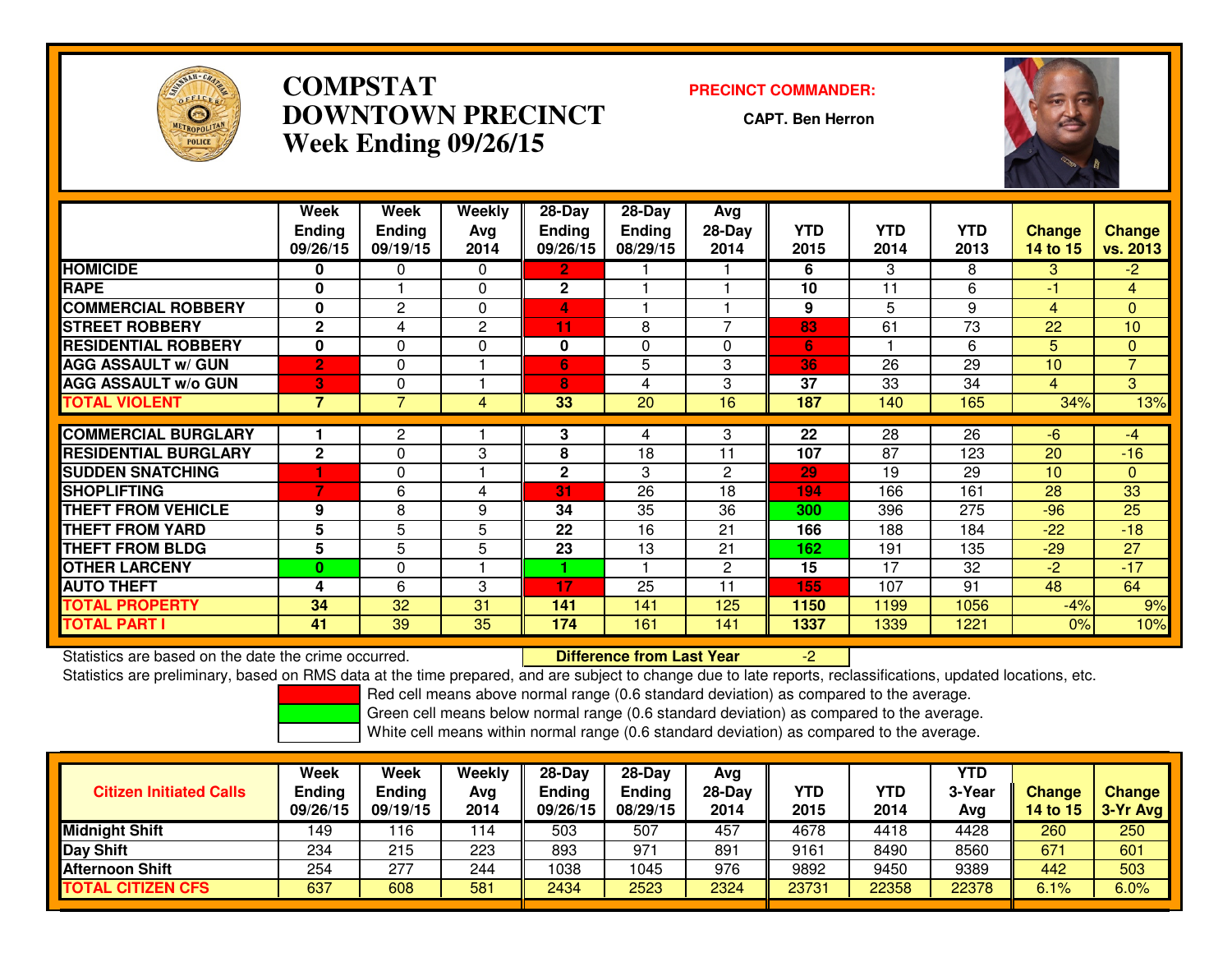

## **COMPSTATCENTRAL PRECINCT Week Ending 09/26/15**

# **PRECINCT COMMANDER:**



|                             | Week           | Week          | Weekly       | 28-Day         | 28-Day         | Avg      |            |            |            |               |                |
|-----------------------------|----------------|---------------|--------------|----------------|----------------|----------|------------|------------|------------|---------------|----------------|
|                             | <b>Ending</b>  | <b>Ending</b> | Avg          | <b>Ending</b>  | <b>Ending</b>  | $28-Day$ | <b>YTD</b> | <b>YTD</b> | <b>YTD</b> | <b>Change</b> | <b>Change</b>  |
|                             | 09/26/15       | 09/19/15      | 2014         | 09/26/15       | 08/29/15       | 2014     | 2015       | 2014       | 2013       | 14 to 15      | vs. 2013       |
| <b>HOMICIDE</b>             | 0              | 0             | $\Omega$     | 0              |                |          | 10         | 11         | 6          | -1            | 4              |
| <b>RAPE</b>                 | 0              | 0             | 0            | 0              | 2              |          | 7          | 10         | 5          | $-3$          | $\overline{2}$ |
| <b>COMMERCIAL ROBBERY</b>   | $\mathbf{0}$   |               | $\Omega$     |                | $\Omega$       |          | 8          | 11         | 11         | $-3$          | $-3$           |
| <b>STREET ROBBERY</b>       | 3              |               | 2            | $\overline{7}$ | $\overline{7}$ | 8        | 65         | 80         | 47         | $-15$         | 18             |
| <b>RESIDENTIAL ROBBERY</b>  | $\mathbf{0}$   | 0             | $\Omega$     | 0              | $\Omega$       | $\Omega$ | 6          | 3          | 5          | 3             | 4              |
| <b>AGG ASSAULT w/ GUN</b>   | 3              |               | $\mathbf{2}$ | 10             | 14             | 6        | 79         | 60         | 41         | 19            | 38             |
| <b>AGG ASSAULT w/o GUN</b>  | $\overline{2}$ | 0             |              | 8              | 6              | 3        | 43         | 34         | 44         | 9             | $-1$           |
| <b>TOTAL VIOLENT</b>        | 8              | 3             | 5            | 26             | 30             | 21       | 218        | 209        | 159        | 4%            | 37%            |
|                             |                |               |              |                |                |          |            |            |            |               |                |
| <b>COMMERCIAL BURGLARY</b>  | 3              | 0             |              | 5              | 2              | 4        | 53         | 34         | 67         | 19            | $-14$          |
| <b>RESIDENTIAL BURGLARY</b> | 3              | 10            | 9            | 31             | 25             | 34       | 323        | 320        | 335        | 3             | $-12$          |
| <b>ISUDDEN SNATCHING</b>    |                | 0             | 0            | 3              | $\Omega$       |          | 10         | 13         | 10         | $-3$          | $\mathbf{0}$   |
| <b>SHOPLIFTING</b>          | 3              | $\mathbf{2}$  | $\mathbf{2}$ | 6              | 8              | 8        | 65         | 74         | 71         | $-9$          | $-6$           |
| <b>THEFT FROM VEHICLE</b>   | 13             | 5             | 9            | 44             | 42             | 36       | 456        | 350        | 352        | 106           | 104            |
| <b>THEFT FROM YARD</b>      | 5              | 6             | 5            | 20             | 9              | 20       | 147        | 190        | 158        | $-43$         | $-11$          |
| <b>THEFT FROM BLDG</b>      | 4              |               | 4            | 16             | 16             | 18       | 171        | 170        | 152        |               | 19             |
| <b>OTHER LARCENY</b>        |                | 0             |              | $\mathbf 2$    |                | 2        | 26         | 13         | 24         | 13            | $\overline{2}$ |
| <b>AUTO THEFT</b>           | $\overline{2}$ |               | 4            | 11             | 24             | 17       | 213        | 165        | 170        | 48            | 43             |
| <b>TOTAL PROPERTY</b>       | 35             | 25            | 35           | 138            | 127            | 141      | 1464       | 1329       | 1339       | 10%           | 9%             |
| <b>TOTAL PART I</b>         | 43             | 28            | 40           | 164            | 157            | 162      | 1682       | 1538       | 1498       | 9%            | 12%            |

Statistics are based on the date the crime occurred. **Difference from Last Year** 

<sup>144</sup>

Statistics are preliminary, based on RMS data at the time prepared, and are subject to change due to late reports, reclassifications, updated locations, etc.

Red cell means above normal range (0.6 standard deviation) as compared to the average.

Green cell means below normal range (0.6 standard deviation) as compared to the average.

| <b>Citizen Initiated Calls</b> | Week<br><b>Ending</b><br>09/26/15 | Week<br><b>Ending</b><br>09/19/15 | Weekly<br>Avg<br>2014 | 28-Day<br><b>Ending</b><br>09/26/15 | $28-Dav$<br><b>Ending</b><br>08/29/15 | Avg<br>28-Dav<br>2014 | <b>YTD</b><br>2015 | <b>YTD</b><br>2014 | YTD<br>3-Year<br>Avg | <b>Change</b><br>14 to 15 | <b>Change</b><br>$3-Yr$ Avg |
|--------------------------------|-----------------------------------|-----------------------------------|-----------------------|-------------------------------------|---------------------------------------|-----------------------|--------------------|--------------------|----------------------|---------------------------|-----------------------------|
| <b>Midnight Shift</b>          | 109                               | 136                               | 116                   | 479                                 | 487                                   | 463                   | 4891               | 4443               | 4481                 | 448                       | 410                         |
| Day Shift                      | 271                               | 258                               | 268                   | 1092                                | 130                                   | 1074                  | 10546              | 0259               | 9867                 | 287                       | 679                         |
| <b>Afternoon Shift</b>         | 299                               | 315                               | 274                   | 1228                                | 1075                                  | 1098                  | 11368              | 0576               | 10740                | 792                       | 628                         |
| <b>TOTAL CITIZEN CFS</b>       | 679                               | 709                               | 659                   | 2799                                | 2692                                  | 2635                  | 26805              | 25278              | 25088                | 6.0%                      | 6.8%                        |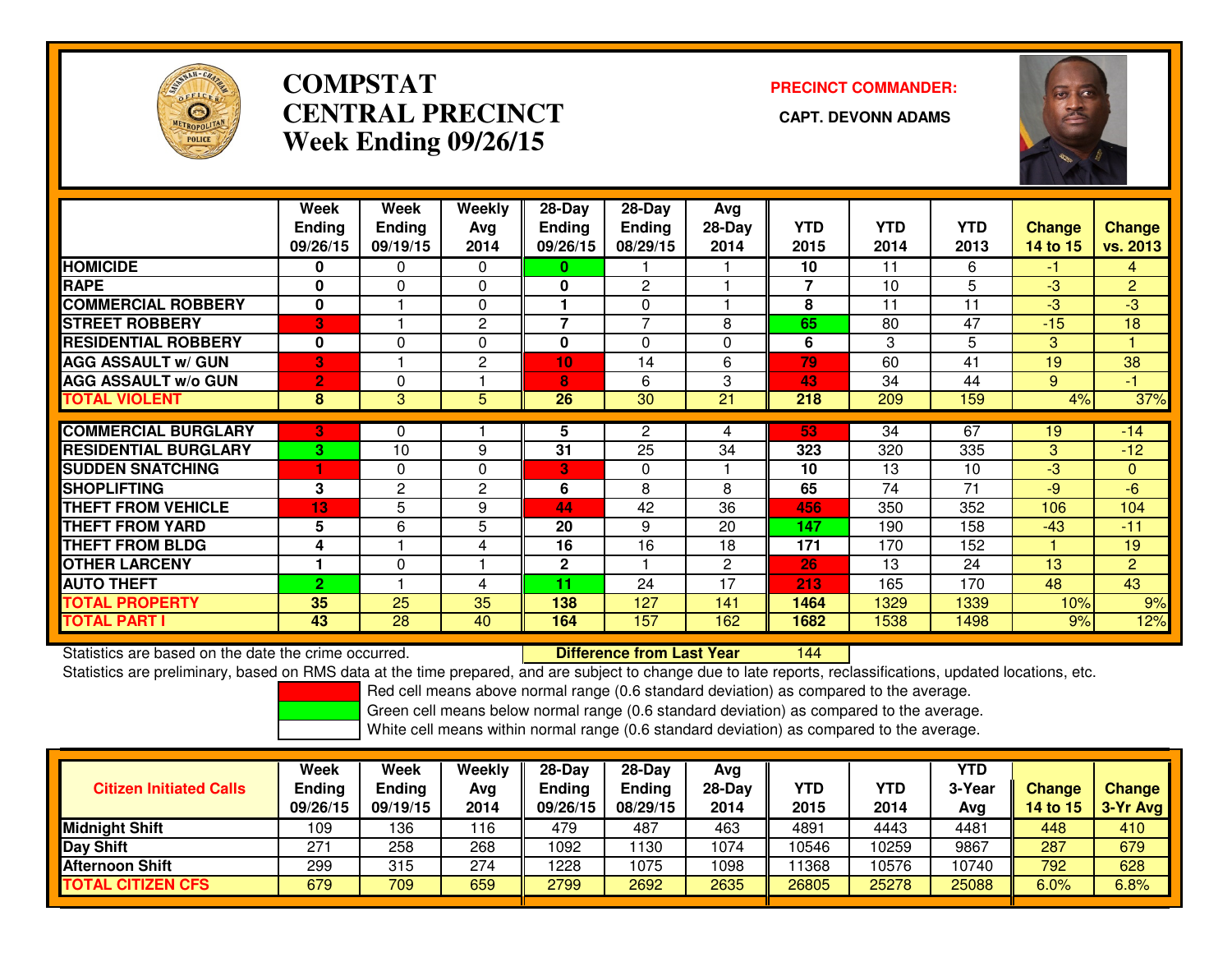

## **COMPSTAT PRECINCT COMMANDER: SOUTHSIDE PRECINCT CAPT. TERRY SHOOPWeek Ending 09/26/15**



|                             | Week<br><b>Ending</b><br>09/26/15 | Week<br><b>Ending</b><br>09/19/15 | Weekly<br>Avg<br>2014 | $28-Day$<br><b>Ending</b><br>09/26/15 | $28-Day$<br><b>Ending</b><br>08/29/15 | Avg<br>$28-Day$<br>2014 | <b>YTD</b><br>2015 | <b>YTD</b><br>2014 | <b>YTD</b><br>2013 | <b>Change</b><br>14 to 15 | <b>Change</b><br>vs. 2013 |
|-----------------------------|-----------------------------------|-----------------------------------|-----------------------|---------------------------------------|---------------------------------------|-------------------------|--------------------|--------------------|--------------------|---------------------------|---------------------------|
| <b>HOMICIDE</b>             | 0                                 | 0                                 | 0                     | 0                                     | 0                                     | 0                       | 2                  |                    | 3                  |                           | -1                        |
| <b>RAPE</b>                 | $\bf{0}$                          | $\Omega$                          | $\Omega$              | 0                                     |                                       |                         | 6                  | 7                  | 4                  | -1                        | $\overline{2}$            |
| <b>COMMERCIAL ROBBERY</b>   | $\bf{0}$                          | $\Omega$                          |                       | $\bf{0}$                              | $\Omega$                              | 3                       | 7                  | 14                 | 15                 | $-7$                      | $-8$                      |
| <b>STREET ROBBERY</b>       | $\mathbf{0}$                      |                                   |                       | 5                                     | 3                                     | 4                       | 34                 | 43                 | 23                 | $-9$                      | 11                        |
| <b>RESIDENTIAL ROBBERY</b>  | $\overline{2}$                    | $\Omega$                          | $\Omega$              | $\overline{2}$                        |                                       |                         | 12                 | 9                  | 6                  | 3                         | 6                         |
| <b>AGG ASSAULT w/ GUN</b>   | $\overline{2}$                    | 4                                 | $\Omega$              | 9                                     | $\overline{2}$                        |                         | 25                 | 10                 | 11                 | 15                        | 14                        |
| <b>AGG ASSAULT w/o GUN</b>  | 0                                 | $\mathbf{2}$                      | $\Omega$              | 3                                     | 3                                     | 2                       | 21                 | 15                 | 23                 | 6                         | $-2$                      |
| <b>TOTAL VIOLENT</b>        | 4                                 | $\overline{7}$                    | 3                     | 19                                    | 10                                    | 11                      | 107                | 99                 | 85                 | 8%                        | 26%                       |
|                             |                                   |                                   |                       |                                       |                                       |                         |                    |                    |                    |                           |                           |
| <b>COMMERCIAL BURGLARY</b>  | 5                                 |                                   |                       | 10                                    | 4                                     | 3                       | 42                 | $\overline{29}$    | 44                 | 13                        | $\overline{2}$            |
| <b>RESIDENTIAL BURGLARY</b> | 6                                 | $\mathbf{2}$                      | 5                     | 26                                    | 26                                    | 18                      | 242                | 169                | 292                | 73                        | $-50$                     |
| <b>SUDDEN SNATCHING</b>     | $\bf{0}$                          |                                   | $\Omega$              |                                       | $\Omega$                              |                         | 12                 | 9                  | 8                  | 3                         | 4                         |
| <b>SHOPLIFTING</b>          | 25                                | 16                                | 13                    | 72                                    | 55                                    | 51                      | 531                | 496                | 528                | 35                        | 3                         |
| <b>THEFT FROM VEHICLE</b>   | 11                                | 10                                | $\overline{7}$        | 36                                    | 62                                    | 27                      | 321                | 274                | 275                | 47                        | 46                        |
| <b>THEFT FROM YARD</b>      | $\bf{0}$                          |                                   | $\mathbf{2}$          | 6                                     | $\overline{ }$                        | 9                       | 92                 | 92                 | 80                 | $\Omega$                  | 12                        |
| <b>THEFT FROM BLDG</b>      | 4                                 | 8                                 | 4                     | 22                                    | 22                                    | 17                      | 192                | 167                | 187                | 25                        | 5                         |
| <b>OTHER LARCENY</b>        | 0                                 | $\mathbf 0$                       |                       |                                       | 2                                     | 2                       | 17                 | 25                 | 34                 | -8                        | $-17$                     |
| <b>AUTO THEFT</b>           | 7                                 | 5                                 | $\overline{2}$        | 23                                    | 22                                    | 8                       | 156                | 71                 | 88                 | 85                        | 68                        |
| <b>TOTAL PROPERTY</b>       | 58                                | 44                                | 34                    | 197                                   | 200                                   | 136                     | 1605               | 1332               | 1536               | 20%                       | 4%                        |
| <b>TOTAL PART I</b>         | 62                                | 51                                | 37                    | 216                                   | 210                                   | 148                     | 1712               | 1431               | 1621               | 20%                       | 6%                        |

Statistics are based on the date the crime occurred. **Difference from Last Year** 

<sup>281</sup>

Statistics are preliminary, based on RMS data at the time prepared, and are subject to change due to late reports, reclassifications, updated locations, etc.

Red cell means above normal range (0.6 standard deviation) as compared to the average.

Green cell means below normal range (0.6 standard deviation) as compared to the average.

| <b>Citizen Initiated Calls</b> | Week<br><b>Ending</b><br>09/26/15 | <b>Week</b><br>Ending<br>09/19/15 | Weekly<br>Avg<br>2014 | $28-Day$<br>Ending<br>09/26/15 | $28$ -Dav<br><b>Ending</b><br>08/29/15 | Ava<br>$28-Day$<br>2014 | YTD<br>2015 | YTD<br>2014 | YTD<br>3-Year<br>Avg | <b>Change</b><br>14 to 15 | <b>Change</b><br>3-Yr Avg |
|--------------------------------|-----------------------------------|-----------------------------------|-----------------------|--------------------------------|----------------------------------------|-------------------------|-------------|-------------|----------------------|---------------------------|---------------------------|
| <b>Midnight Shift</b>          | 84                                | 97                                | 91                    | 383                            | 412                                    | 363                     | 3891        | 3502        | 3558                 | 389                       | 333                       |
| Day Shift                      | 252                               | 293                               | 259                   | 1113                           | 1176                                   | 1038                    | 10648       | 9964        | 9867                 | 684                       | 781                       |
| <b>Afternoon Shift</b>         | 275                               | 252                               | 259                   | 1067                           | ' 154                                  | 1034                    | 10398       | 9911        | 9843                 | 487                       | 555                       |
| <b>TOTAL CITIZEN CFS</b>       | 611                               | 642                               | 609                   | 2563                           | 2742                                   | 2435                    | 24937       | 23377       | 23268                | 6.7%                      | 7.2%                      |